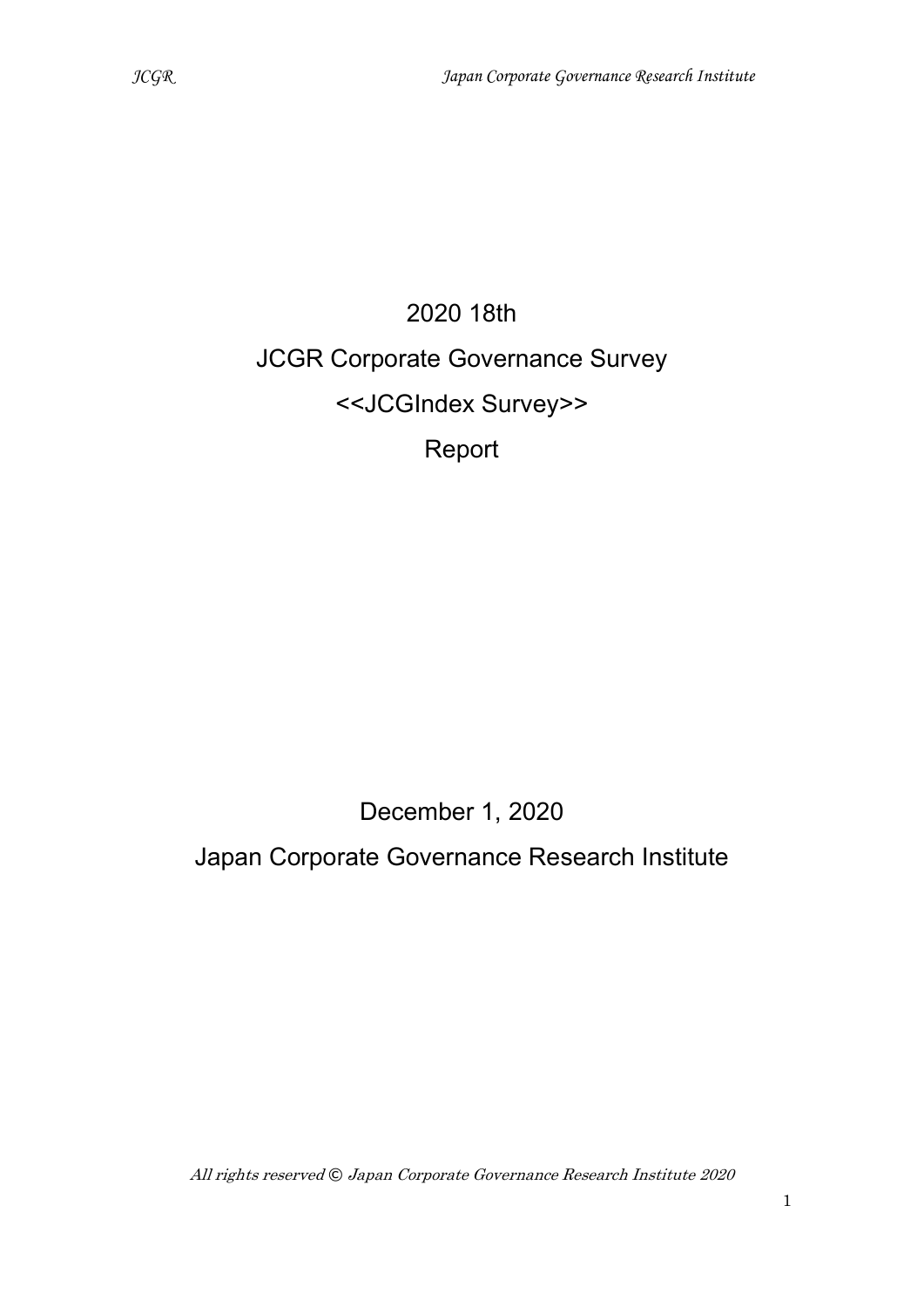December 1, 2020

### JCGR Corporate Governance Survey Report 2020

Japan Corporate Governance Research Institute Takaaki Wakasugi (Co-Director, The University of Michigan Mitsui Life Financial Research Center) Mamoru Obayashi(Professor, School of Commerce, Senshu University) Yuzo Fujishima (Japan Shareholder Services Ltd.) http://www.jcgr.org/

#### **Introduction**

The corporate governance reforms pursued under Abenomics have now raised expectations for corporate governance through the capital market. Recognizing that Japanese companies are no longer at the stage of introducing corporate governance, the Japan Corporate Governance Research Institute (JCGR) has started to conduct a new Corporate Governance Survey in 2019. This report outlines the results of the annual Corporate Governance Survey 2020 (JCGIndex Survey 2020) that well reflects the new situation in Japan. We are grateful to all companies that responded to this survey.

The JCGR defines the period from 2002 to 2017 as Phase I, and the 16 surveys conducted in Phase I as Phase I Surveys. Surveys conducted in or after 2019 are defined as Phase II Surveys.

#### 1. Background and results of this survey

Within a short period, corporate governance reforms have been implemented in an unprecedent scale under the second Abe administration's new Growth Strategy. The Financial Services Agency formulated Japan's Stewardship Code in 2014 (revised in 2017 and 2020); the amendment of the Companies Act in 2015 introduced company with audit and supervisory committee; and the Tokyo Stock Exchange made the Corporate Governance Code part of its Securities Listing Regulations in 2015 and then revised the Code in 2018. The reforms expect institutional investors to enhance the investee companies' corporate value and sustainable growth through "purposeful dialog" as shareholders for the sake of mid- to long-term investment return for the clients and beneficiaries. For companies, five principles are proposed based on OECD's Principles of Corporate Governance, in expectation of rational and fair corporate governance under independent directors and internationally competitive management: Securing the Rights and Equal Treatment of Shareholders, Appropriate Cooperation with Stakeholders Other Than Shareholders, Ensuring Appropriate Information Disclosure and Transparency, Responsibilities of the Board, and Dialogue with Shareholders.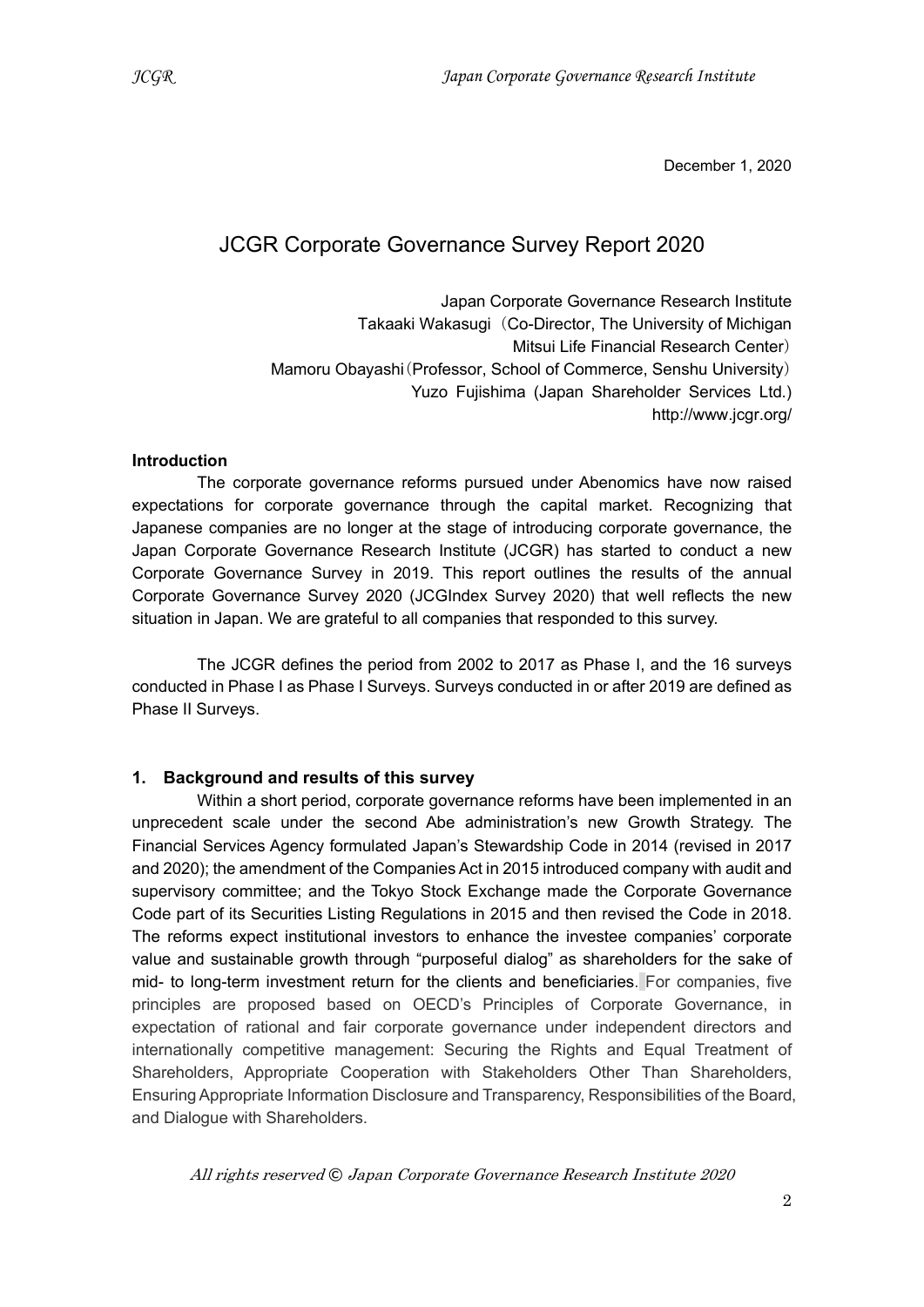These reforms apply in fact a soft-law approach of "Comply or Explain", assuming an Anglo-Saxon rational stock market. It is questionable that the Japanese stock market is rational enough, but at any rate, corporate governance reforms are indispensable to regain Japan's international competitiveness, and worth public interests.

Looking into the JCGIndex Survey for 2020 from this perspective, the results presented in this paper give us the impression that the corporate governance reforms are still yet to bear fruit. We hope that governance reforms will bring about management reforms, but it is hard to achieve the change in a short period since both governance and management are deeply tied to the society and history. Yet we have no other choice but to speedily address the drastic change the world is experiencing. The fact that hasty actions are undesirable cannot justify slowing down the reform. Investors, executives and all members of the public need to make a commitment to corporate governance.

#### 2. Scope/period of this survey, and number of companies that responded

From September 2020 to October 2020, we surveyed all companies listed on the First Section of the Tokyo Stock Exchange (2,170, as of August 28, 2020), of which 175 responded to the survey.

In Phase I, we received responses from 986 distinct companies (and a cumulative total of 3,260) throughout the surveys. The numbers of companies that responded to our survey for each year are as follows: 159 (2002), 201 (2003), 341 (2004), 405 (2005), 312 (2006), 311 (2007), 252 (2008), 215 (2009), 127 (2010), 120 (2011), 131 (2012), 120 (2013), 118 (2014), 147 (2015), 150 (2016) and 151 (2017). In Phase II, 165 companies responded to the survey in 2019 and 175 in 2020.

#### 3. Overview of questions

#### 3.1 Governance model for current companies

Companies have social responsibility of serving for the benefits of all stakeholders―employees, managers, customers, suppliers, creditors, shareholders, governments, and local communities to name some― because the support from these stakeholders are necessary for the companies' existence. In the framework of joint-stock company, however, companies are in reality (not by law) treated as private property of shareholders, who contribute money to the company and in turn exercise the control over the company as owners. Moreover, they take responsibility for the consequences of the business by sharing retained earnings. Retained earnings is equal to the sales minus various expenses, and therefore risky (i.e., not predetermined at all). It is shareholders who bear this risk of business.

Joint-stock companies that operate large-scale business with money contribution from a large number of shareholders assume separation of ownership and management.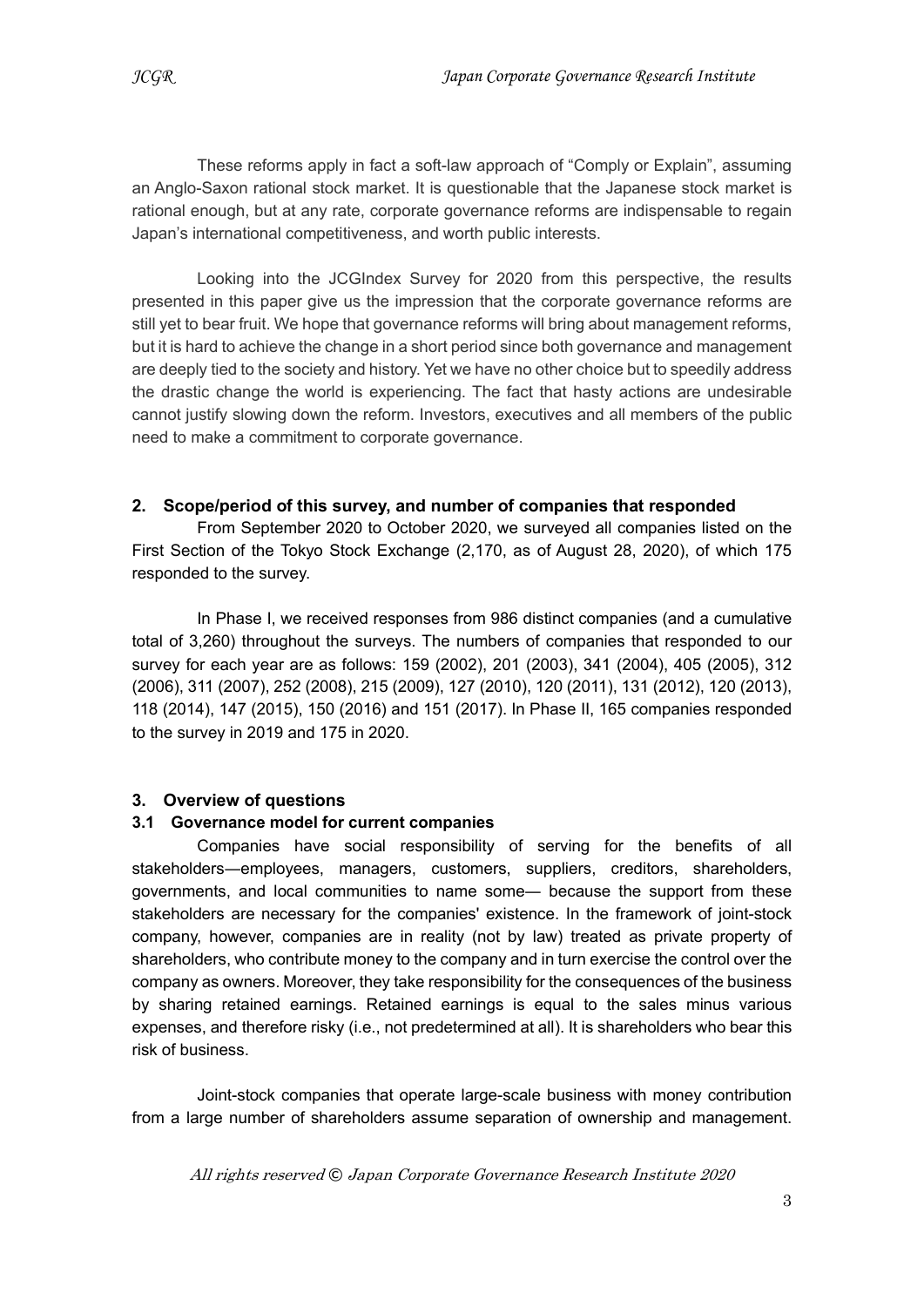Although shareholders do not directly participate in management, they instead elect directors at the shareholders' meeting and entrust the management to the board of directors. In the form of electing directors who realize business execution (in another word, management) in line with shareholders' interests, shareholders control companies. That is what governance by shareholders means. In most countries under such a system, board of directors makes important decisions on business, and selects CEO and other executive officers (as for Japan, representative directors are selected in companies with board of corporate auditors and companies with audit and supervisory committee, and executive officers in companies with nominating committee, etc.) to entrust business execution. In doing so, directors steer executive officers to the management in line with shareholders' interests. That is governance by board of directors, a substitution for governance by shareholders.

To ensure the effective governance by board of directors, those who are independent from executive officers and other stakeholders are selected as independent directors, who are the sole constituent of nominating committee, compensation committee and audit and supervisory committee. The nominating committee determines candidates of directors to submit to the shareholders' meeting. It plays an important role of choosing the competent directors, who as members of board of directors select (and dismiss) the CEO and executive officers. The compensation committee sets up performance-linked incentives to provide an incentive for good management to the CEO and other executive officers selected by the board. The audit and supervisory committee check the independence of internal and external auditors to ensure impartial and effective management.

This best practice of separating governance and management by promoting good use of independent directors has spread to the world in the last quarter century. Although directors, whose duty is to monitor executive officers, used to simultaneously serve as executive officers all over the world, it is now the global understanding that directors should be separate from executive officers in order to survive fierce competitive environments of globalization and innovation. Under this model of separation, board of directors should be centered on independent directors and focus on governance to bring about good management from executive officers, who are selected by board of directors and entrusted with management. Executives establish the management system under the governance by board of directors to pursue profit through business operations and then distribute the profit to shareholders.

#### 3.2 Contents and categorization of questions

The current best practice in corporate governance can be characterized by (1) board of directors where outsiders play a vital role as independent directors, (2) separation of directors and executive officers, (3) nomination, compensation, and audit functions exercised by the board of directors to supervise executive officers, and (4) transparency in management.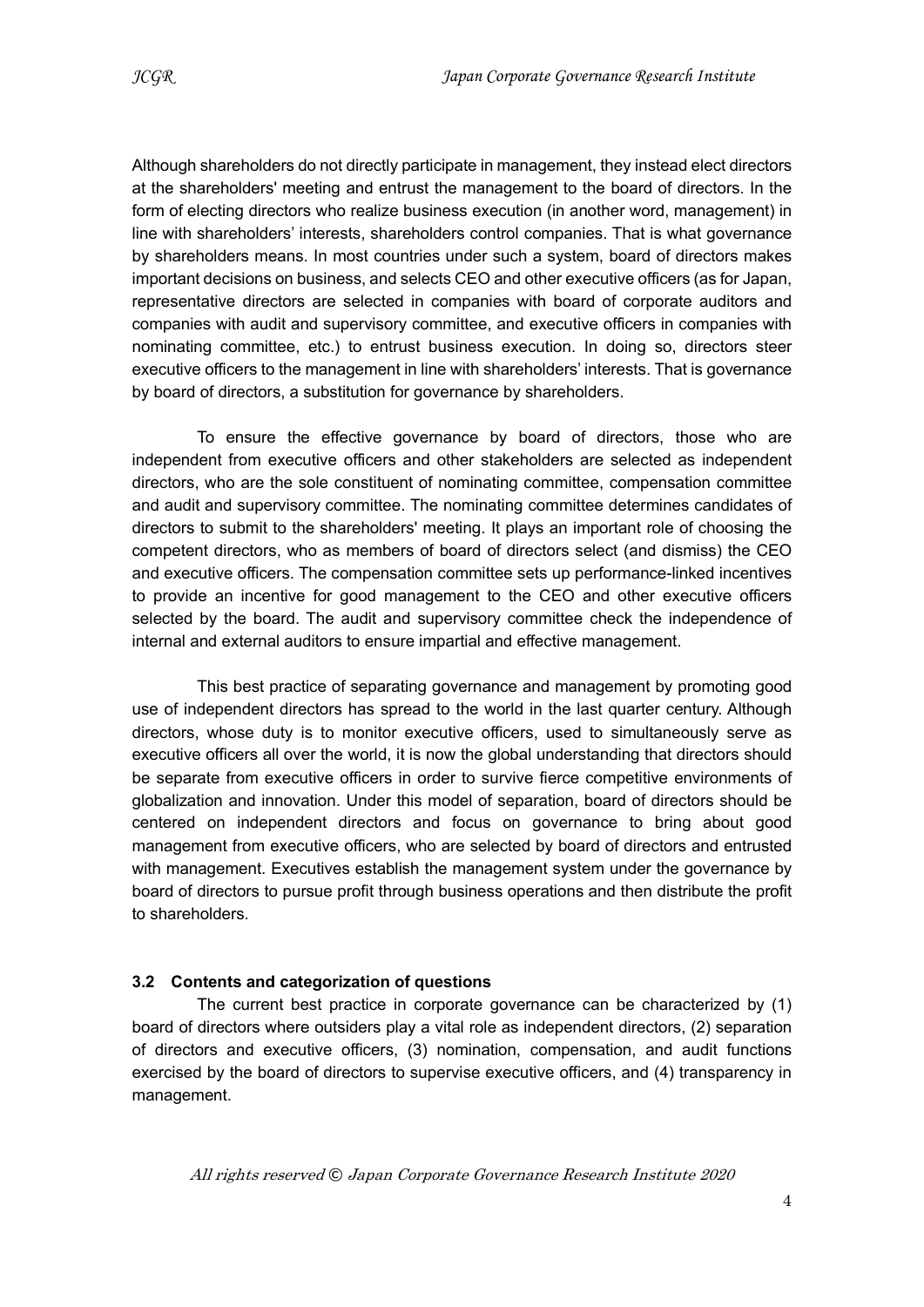Based on such a model, JCGIndex Survey's questions are comprised of the following 6 parts:

Part I Performance targets, leadership of CEO 9 questions Part II Corporate governance  $-D$  irectors and board of directors  $-$  34 questions Part III Management system-Execution, evaluation and compensation-  $12$ questions Part IV Management of consolidated subsidiaries and cross-owned shares 9 questions Part V Communication with shareholders 11 questions Part VI Officers' Compensation Survey 11 questions

Part VI aims at grasping the current situation of officers' compensation in Japanese companies and is not incorporated into JCGIndex. The remaining 75 questions from Part I to Part V are recategorized into 4 categories to calculate sub-scores for each category. Each category represents the following perspective:

Category I Performance targets and leadership of management Based on Part I Category II Corporate governance structure Based on Part II Category III Executive management structure of top management Based on Part III and Part IV Category IV Communication with shareholders and transparency Based on Part V

Categories I and II are related to corporate governance system, and III and IV are about corporate management system. Although it is possible to evaluate the corporate governance through Categories I and II alone, Categories III and IV are incorporated into JCGIndex, based on the belief that good management system is established under the good governance system.

#### 4. Distribution of JCGIndex

The distribution of JCGIndex for the 175 companies that responded to our survey in 2020 is as the graph in the below shows. The mean JCGIndex was 52.0, and the standard deviation was 12.5.

It is impossible to compare this year's results to previous results because we have made drastic changes in questions for Phase II. For the trend of the distribution of JCGIndex in the surveys conducted in Phase I, see the report for the 16th survey (2017).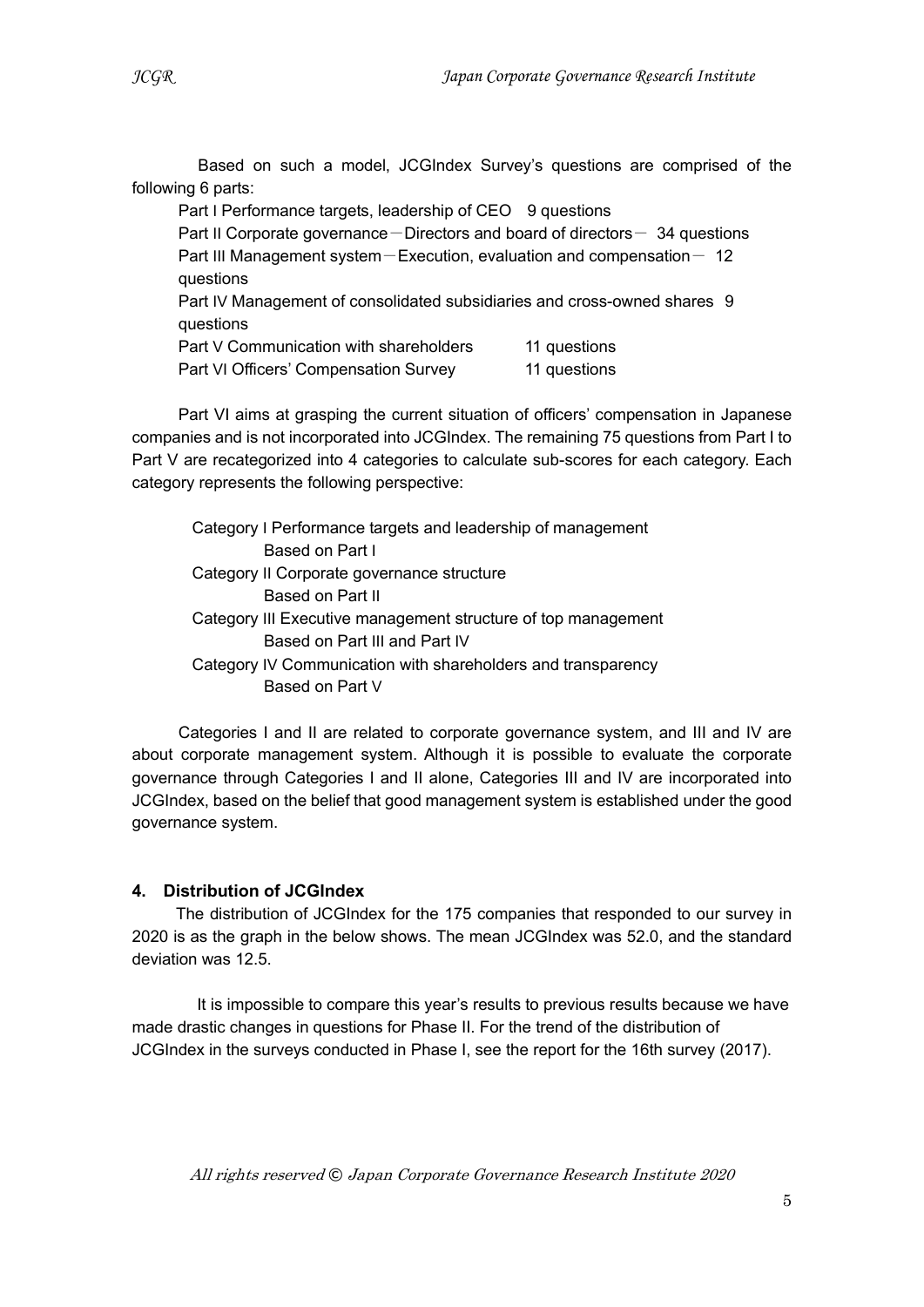

Table: Distribution of JCGIndex

Mean:52.0 Standard Deviation:12.5

#### 5. Sub-scores and achievement rates by category

To clarify the companies' performance for each category having different weight, the table below converts the mean figure into achievement rate in percentage.

| Weight<br>Mean<br>Category<br>rate<br>(A)<br>(B)<br>(B) / (A)<br>Performance targets and leadership<br>14.1<br>4.79<br>33.95%<br>(4.82)<br>of management<br>(14.1)<br>$(34.2\%)$<br>21.11<br>46.3<br>45.60%<br>Ш<br>Corporate governance structure<br>(20.91)<br>(45.2%)<br>(46.3)<br>68.31%<br>Executive management structure of<br>24.0<br>16.40 | I able oub-scores and achievement rates by category |  |  |  |             |  |
|----------------------------------------------------------------------------------------------------------------------------------------------------------------------------------------------------------------------------------------------------------------------------------------------------------------------------------------------------|-----------------------------------------------------|--|--|--|-------------|--|
|                                                                                                                                                                                                                                                                                                                                                    |                                                     |  |  |  | Achievement |  |
|                                                                                                                                                                                                                                                                                                                                                    |                                                     |  |  |  |             |  |
|                                                                                                                                                                                                                                                                                                                                                    |                                                     |  |  |  |             |  |
|                                                                                                                                                                                                                                                                                                                                                    |                                                     |  |  |  |             |  |
|                                                                                                                                                                                                                                                                                                                                                    |                                                     |  |  |  |             |  |
|                                                                                                                                                                                                                                                                                                                                                    |                                                     |  |  |  |             |  |
|                                                                                                                                                                                                                                                                                                                                                    | Ш                                                   |  |  |  |             |  |
| (16.27)<br>(24.0)<br>(67.8%)<br>top management                                                                                                                                                                                                                                                                                                     |                                                     |  |  |  |             |  |
| 62.15%<br>15.6<br>Communication<br>9.69<br>with<br>shareholders<br>IV                                                                                                                                                                                                                                                                              |                                                     |  |  |  |             |  |
| $(65.4\%)$<br>(15.6)<br>(10.20)<br>and transparency                                                                                                                                                                                                                                                                                                |                                                     |  |  |  |             |  |
| 51.99%<br>51.99<br>100                                                                                                                                                                                                                                                                                                                             | <b>JCGIndex</b>                                     |  |  |  |             |  |
| (52.21)<br>$(52.2\%)$                                                                                                                                                                                                                                                                                                                              |                                                     |  |  |  |             |  |

Table Sub-scores and achievement rates by category

\*Results in 2019 are in parentheses.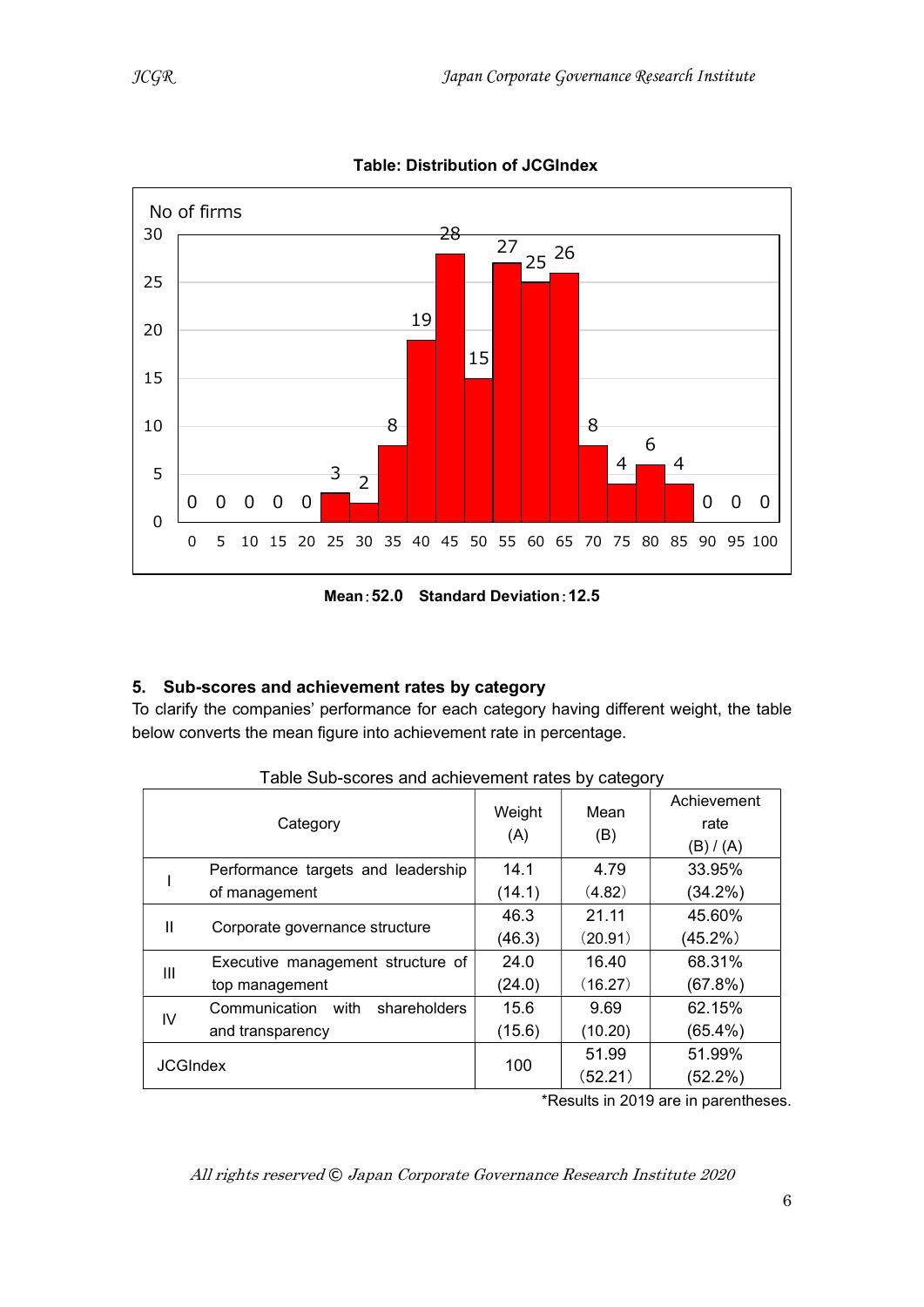#### 6. Distribution of sub-scores by category

Below are tables for distribution of sub-scores by category. CG1, CG2, CG3 and CG4 stand for sub-scores for each category. These four constitute the JCGIndex.



Category I: Performance targets and leadership of management

Mean:4.79 Standard Deviation:2.52



Mean:21.11 Standard Deviation:7.53

**| | | | | | |** |

 $6 \quad \blacksquare$ 

 $1 \parallel$ 

J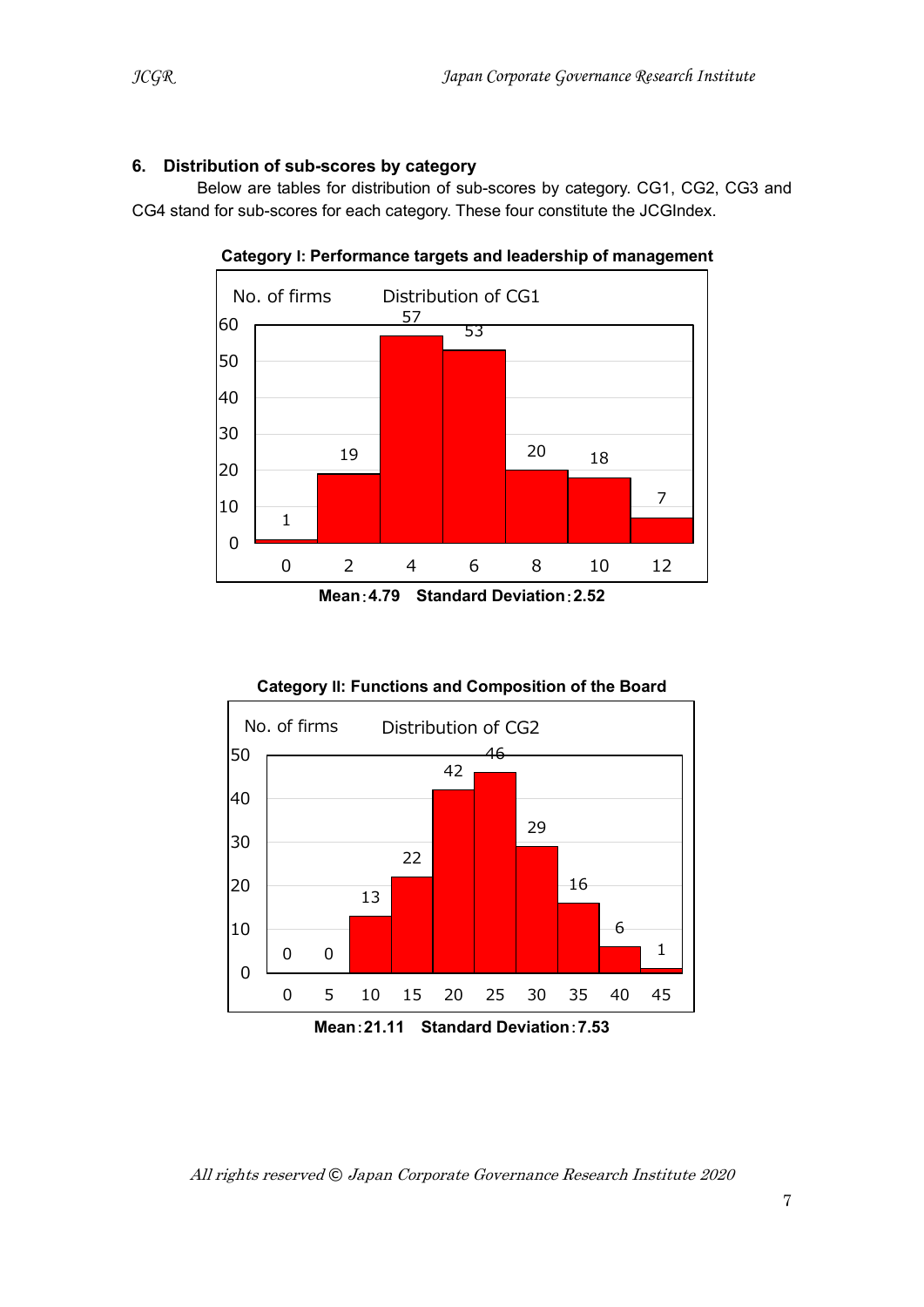

Category III: Executive management structure of top management

Mean:16.40 Standard Deviation:2.57

Category IV Communication with shareholders and transparency



Mean:9.69 Standard Deviation:2.37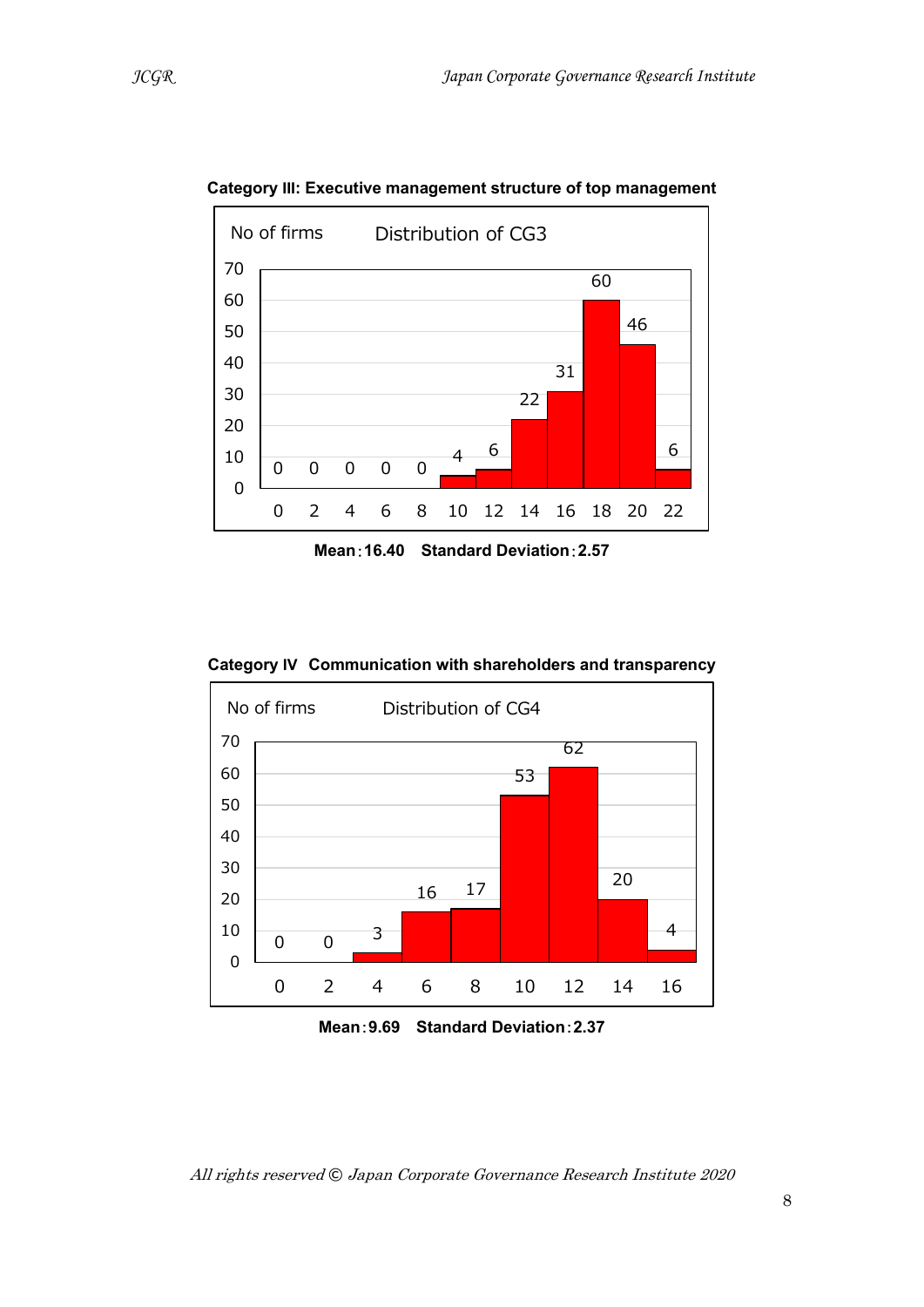#### 7. Descriptive statistics values of JCGIndex and sub-scores

Descriptive statistics values of sub-scores by category and JCGIndex are as follows.

|                 |        |          |         |        | .       |         |           |
|-----------------|--------|----------|---------|--------|---------|---------|-----------|
|                 | mean   | standard | median  | mode   | minimum | maximum | standard  |
|                 |        | error    |         |        |         |         | deviation |
| <b>JCGIndex</b> | 52.0   | 0.95     | 51.93   | 60.8   | 22.3    | 82.9    | 12.50     |
|                 | (52.2) | (0.96)   | (53.12) | 56.0)  | (27.2)  | (82.9)  | (12.30)   |
| Category I      | 4.8    | 0.19     | 4.45    | 3.7    | 0.00    | 11.6    | 2.52      |
|                 | (4.8)  | (0.19)   | (4.00)  | (3.0)  | (0.0)   | (12.0)  | (2.39)    |
| Category II     | 21.1   | 0.57     | 20.77   | 20.2   | 5.04    | 40.9    | 7.53      |
|                 | (20.9) | (0.58)   | (21.00) | (22.0) | (6.0)   | (39.0)  | (7.40)    |
| Category III    | 16.4   | 0.19     | 16.77   | 16.6   | 8.16    | 22.0    | 2.57      |
|                 | (16.3) | (0.19)   | (17.00) | (18.0) | (7.0)   | (21.0)  | (2.49)    |
| Category IV     | 9.7    | 0.18     | 9.64    | 9.64   | 2.97    | 14.8    | 2.37      |
|                 | (10.2) | (0.19)   | (10.00) | 10.0)  | (3.0)   | (16.0)  | (2.40)    |

Table Descriptive statistics values of sub-scores by category and JCGIndex

\*Results in 2019 are in parentheses.

The table below shows the coefficients of variation (=standard deviation/mean) for each sub-score by category and JCGIndex.

#### Table Coefficients of variation of sub-scores by category and JCGIndex

|                          | Category I | Category II | Category III | Category IV | <b>JCGIndex</b> |
|--------------------------|------------|-------------|--------------|-------------|-----------------|
| Coefficient of variation | 0.526      | 0.356       | 0.157        | 0.245       | 0.240           |

The coefficients of variation for Categories I and II for governance evaluation are larger than those for Categories III and IV for management evaluation, meaning that the level of governance varies among companies compared to the level of management. In the future, we might see corporate governance improve more rapidly than corporate management in Japan.

#### 8. Correlations among sub-scores and JCGIndex

The table below shows correlation coefficients between categories and between a category and JCGIndex. Not only are the correlations among categories below 0.5 (except for the correlation between Category I and Category II and the correlation between Category II and Category III) but also every category shows higher correlation with JCGIndex than with any other category, which means that each category does not overlap with others greatly and rather covers distinctive factors. It is therefore meaningful to calculate JCGIndex with these four categories by setting two separate categories for both governance and management as the result of governance.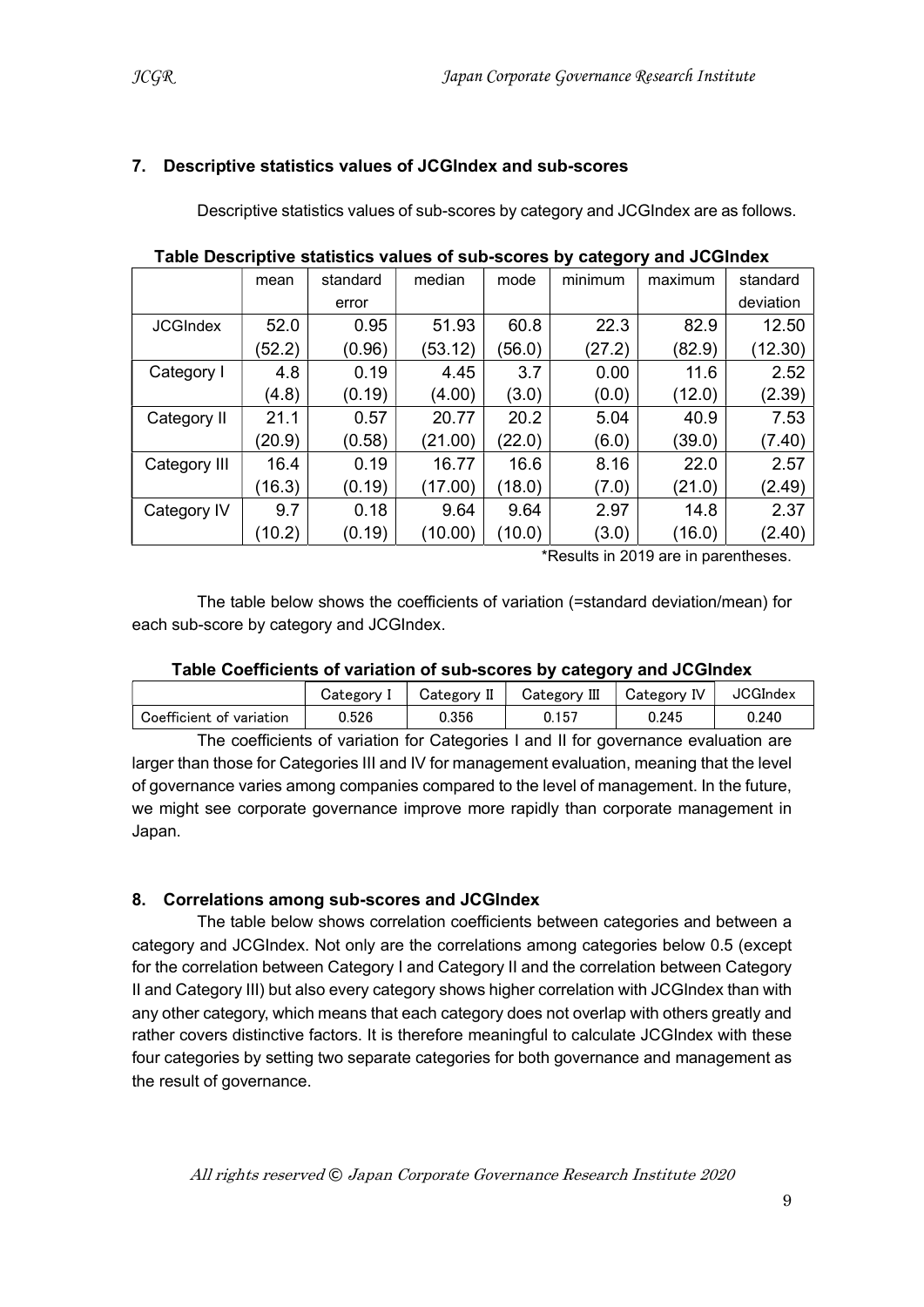During Phase I, scores for Categories I and II tended to be low while scores for Categories III and IV tended to be relatively high. For the trend of each Category's score, see the report for the 16th survey (2017).

|                 | Category I | Category II | Category III | Category IV | <b>JCGIndex</b> |
|-----------------|------------|-------------|--------------|-------------|-----------------|
| Category I      | 1.0000     |             |              |             |                 |
| Category II     | 0.6147     | 1.0000      |              |             |                 |
|                 | (0.6302)   |             |              |             |                 |
| Category III    | 0.4713     | 0.5988      | 1.0000       |             |                 |
|                 | (0.4676)   | (0.6182)    |              |             |                 |
| Category IV     | 0.4802     | 0.5039      | 0.3896       | 1.0000      |                 |
|                 | (0.4706)   | (0.4947)    | (0.4355)     |             |                 |
|                 | 0.7595     | 0.9446      | 0.7350       | 0.6700      |                 |
| <b>JCGIndex</b> | (0.7600)   | (0.9459)    | (0.7503)     | (0.6723)    | 1.0000          |

Table Correlations among sub-scores and JCGIndex

\*Results in 2019 are in parentheses.

Category II has the highest figure for correlation among the four Categories, which may be because the category occupies the most weight. (JCGIndex is merely the sum of the sub-scores for the four categories.) Still, since the correlations among categories are low as the table above shows, every category represents distinctive factors of corporate governance.

#### 9. High JCGIndex companies and low JCGIndex companies

The mean of JCGIndex is 51.99, and the standard deviation of JCGIndex is 12.50 for 2020. Mean plus a standard deviation equals to 64.49 and mean minus a standard deviation equals to 39.49. From these calculations, we define JCGIndex of 64.49 or more to be high JCGIndex, and JCGIndex of 39.49 or less to be low JCGIndex. With the actual number of high JCGIndex companies being 22 (12.6% of the total) and low JCGIndex companies 25 (14.3% of the total), the distribution of JCGIndex is close to normal distribution (in a normal distribution, companies above/below a standard deviation would constitute approximately 15.9% for each).

The table below exhibits the sub-scores by category and JCGIndex of the high and low JCGIndex companies. Figures for the remaining intermediate JCGIndex companies are presented just for reference.

To clarify the difference of sub-scores by category and JCGIndex between high and low JCGIndex companies, the ratios of high JCGIndex companies' scores to those of low JCGIndex companies are presented at the bottom of the table. High JCGIndex companies achieve more than twice as much JCGIndex as low JCGIndex companies.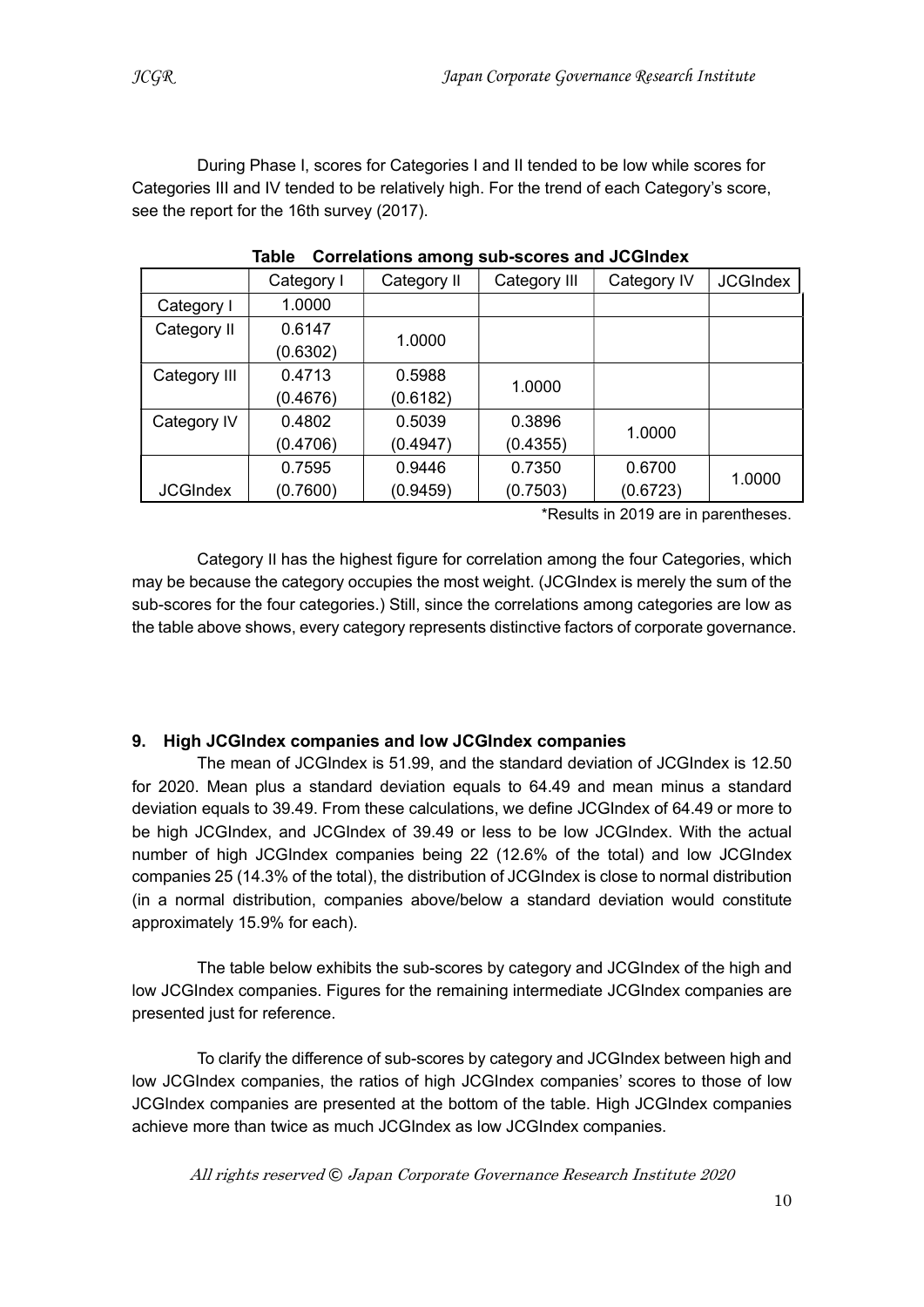The table presents, however, that the ratio of difference between high and low JCGIndex companies is more than twice for Categories I and II for governance evaluation, but less than twice for Categories III and IV for management evaluation. This implies that a company's corporate governance is well characterized by Categories I and II, and thus is consistent with the proposition in Section 3.2 that it is possible to evaluate the corporate governance through Categories I and II alone. In other words, the governance model that the survey assumes well reflects the JCGR's corporate governance principle.

|                                          | Category |         |         | <b>JCGIndex</b> |         |
|------------------------------------------|----------|---------|---------|-----------------|---------|
|                                          |          | н       | Ш       | IV              |         |
| High JCGIndex companies (22)             | 8.75     | 33.77   | 18.80   | 12.17           | 73.50   |
|                                          | (8.61)   | (32.35) | (18.64) | (12.89)         | (72.50) |
|                                          | 4.56     | 20.93   | 16.71   | 9.73            | 51.93   |
| Intermediate JCGIndex companies (128)    | (4.57)   | (20.94) | (16.68) | (10.27)         | (52.46) |
|                                          | 2.45     | 10.93   | 12.66   | 7.33            | 33.37   |
| Low JCGIndex companies (25)              | (2.72)   | (11.66) | (12.84) | (7.81)          | (35.03) |
| Ratio of difference between high and low | 3.57     | 3.09    | 1.49    | 1.66            | 2.20    |
| <b>JCGIndex companies</b>                | (3.17)   | (2.77)  | (1.45)  | (1.65)          | (2.07)  |

Table High JCGIndex companies and low JCGIndex companies

\*Results in 2019 are in parentheses.

#### 10. Conclusion

This report reorganized the questionnaire results of the 18th Corporate Governance Survey (the second Phase II Survey) relevant to JCGIndex (i.e., excluding Officers' Compensation Survey) into the basic statistics. The overall results and analysis are to be published later.

Although it is ideal that each company's JCGIndex is shared by society, the JCGR only discloses JCGIndex of the companies that have approved the disclosure of their JCGIndex, conceding that it might be inconvenient for some companies to disclose their JCGIndex. The list of the companies with high JCGIndex and their JCGIndex is added to this report. For the list of all companies that responded to the survey and companies that fall in the upper half of the JCGIndex rankings, see List of responding firms and List of companies in the upper half.

--------------------------------------------------------------------------------

The Corporate Governance Survey has been funded by the University of Michigan Ross School of Business Mitsui Life Financial Research Center since 2008.